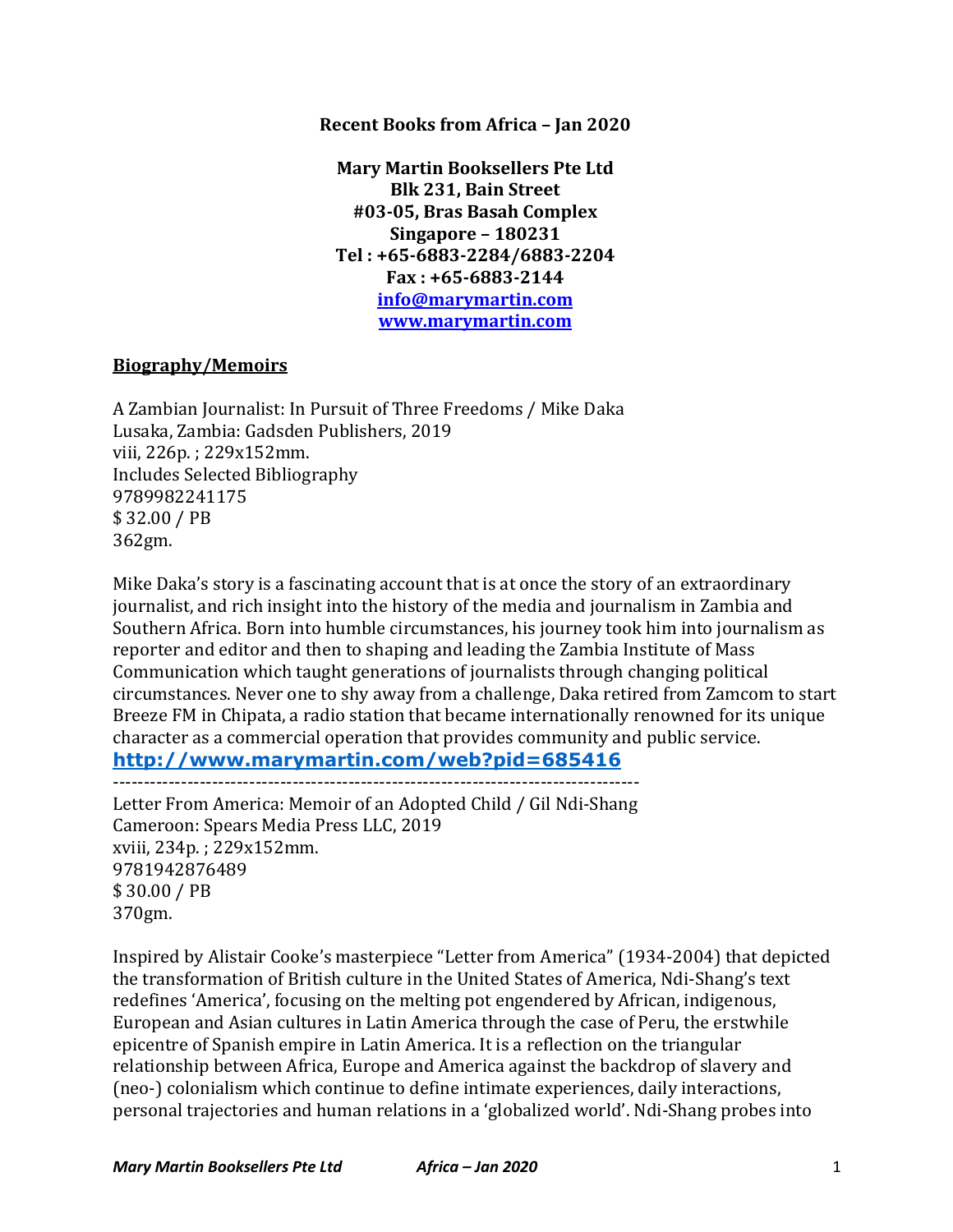the legacies of racial inequalities but also the possibilities of a new ethic of encounter amongst human beings/cultures. The text is based on an intricate interweaving of the humorous with the tragic, the personal with the global, the historical with the current and the real with the creative.

# **http://www.marymartin.com/web?pid=685417**

-------------------------------------------------------------------------------------

My Life, My Purpose: A Tanzanian President Remembers / Benjamin William Mkapa Dar es Salaam, Tanzania: Mkuki n Nyota Publishers Ltd, 2019 xii, 320p. 229x152mm.; Colour Photographs. Includes Index 9789987083039 \$ 30.00 / PB 600gm.

His Excellency Benjamin Mkapa was Tanzanian's third president, elected under the first multi-party general election in Tanzania. His memoirs range from his childhood, time as president, and his continuing post-retirement involvement on the international stage of development and peace mediation. This book will appeal to readers interested in: an African's personal experiences of colonialism in East Africa; the struggle for independence by the liberation movements of several African countries; how war helped unify the diverse citizens of a young nation; fostering nationalism and addressing ethnic and religious differences; the economic and social aspects of transition to socialism and then to a free market environment; the political transition from a single party state to multipartyism; and relations with international organisations and development partners. During the ten years of his presidency he undertook substantial reforms, such as the privatisation of national assets, securing international debt relief and restructuring the public service. His Excellency writes of his childhood, his political maturation, the evolution of the State and politics in Tanzania, as well as some political upheavals in neighbouring countries. These memoirs are enriched by his views on leadership and advice for aspiring leaders. After Julius Nyerere, few books have been written by senior Tanzanian leaders on the evolution of Tanzania; in fact more literature has been produced by foreigners than Tanzanians, thus H.E. Mkapa's memoirs are a milestone. This book will appeal to aspiring leaders; students of development, international politics and diplomacy; those working for development partners; historians and those who want to know more about their Tanzanian heritage.

## **http://www.marymartin.com/web?pid=685418**

-------------------------------------------------------------------------------------

### **Economics**

Financing Africa / Attiya Waris Bamenda, Cameroon: Langaa RPCIG, 2019 xxiv, 192p.; 229x152mm.; Colour Illustration. 9789956551491 \$ 40.00 / PB 326gm.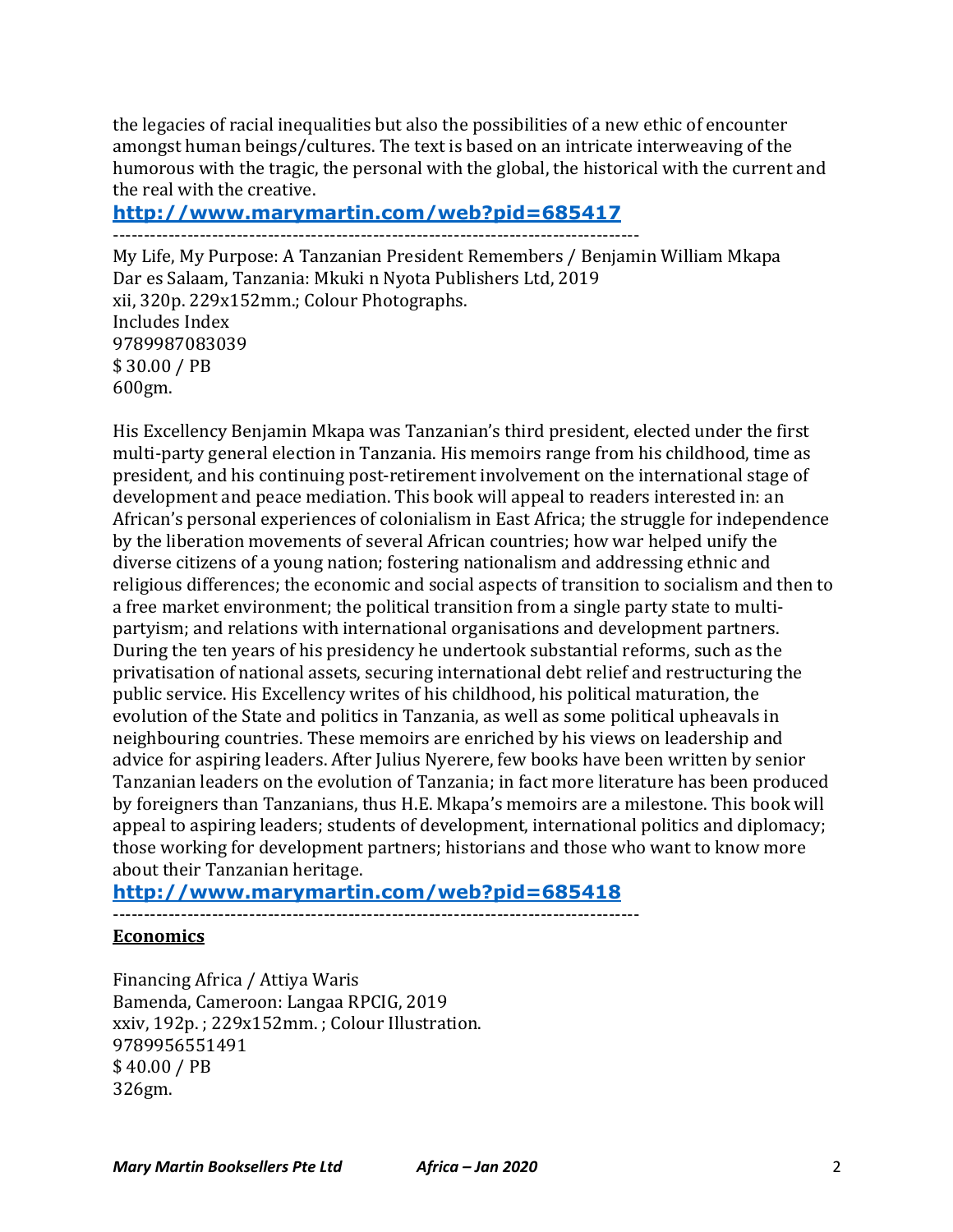Financing Africa's development requires ingenuity, discipline, and an understanding of fiscal systems – the entirety of government revenues and expenditures, including taxation and debt. This book makes fascinating what might seem at first glance complex. It describes diverse approaches that have been adjusted to local circumstances across the continent and reflects on the push to unite and harmonise toward African union. Africa is rich, yet resources are lost through loopholes in fiscal systems. Financial resources come from the people, are not unlimited, and do not come easily or without cost. Africans must therefore cherish these resources and use them in nation-building and national and regional development. Efficient, effective, transparent and accountable fiscal systems that are fair and just, will go a long way toward financing Africa's development. Using examples from all of Africa's 54 countries, the book makes fiscal matters real and understandable for people, no matter their field. It demonstrates the importance of fiscal law and policy for development and the impact it has on individuals, communities, nations, regional groupings, and the continent.

### **http://www.marymartin.com/web?pid=685419**

-------------------------------------------------------------------------------------

Social Protection in Africa: A Study of Paradigms and Contexts / (Ed) Mutiat Titilope Oladejo, Nkechinyere Okoli-Uwajumogu & Olakune A. Tijani Ibadan, Nigeria: Reamsworth Publishing Limited, 2019 xiv, 232p. ; 229x152mm. ; Colour Illustrations. Includes Index 9789789743452 \$ 45.00 / PB 368gm.

Social Protection is an area of policy and development in Africa responsible for ensuring inclusive growth and the provision of social needs which sustain human well-being. This book contains essays which analyse the role of government and non-government organisations in the provision of social protection needs for citizens in Africa, and reflect the socio-political and economic considerations underlying policy implementation. The essayists come from various disciplines such as geography, history, technology, political science and gender studies.

### **http://www.marymartin.com/web?pid=685420**

-------------------------------------------------------------------------------------

### **Linguistics**

Perspective Linguistiques et Sociolinguistiques des Pratiques Linguistiques jeunes en Afrique: Codes et ecritures identitaires = Linguistic and Sociolinguistic Perspective of Youth Language Practices in Africa: Codes and Identity Writing / (Eds) Gratien Gualbert Atindogbe & Augustin Emmanuel Ebongue Bamenda, Cameroon: Langaa RPCIG, 2019 xxviii, 428p. ; 229x152mm. 9789956551378 In English and French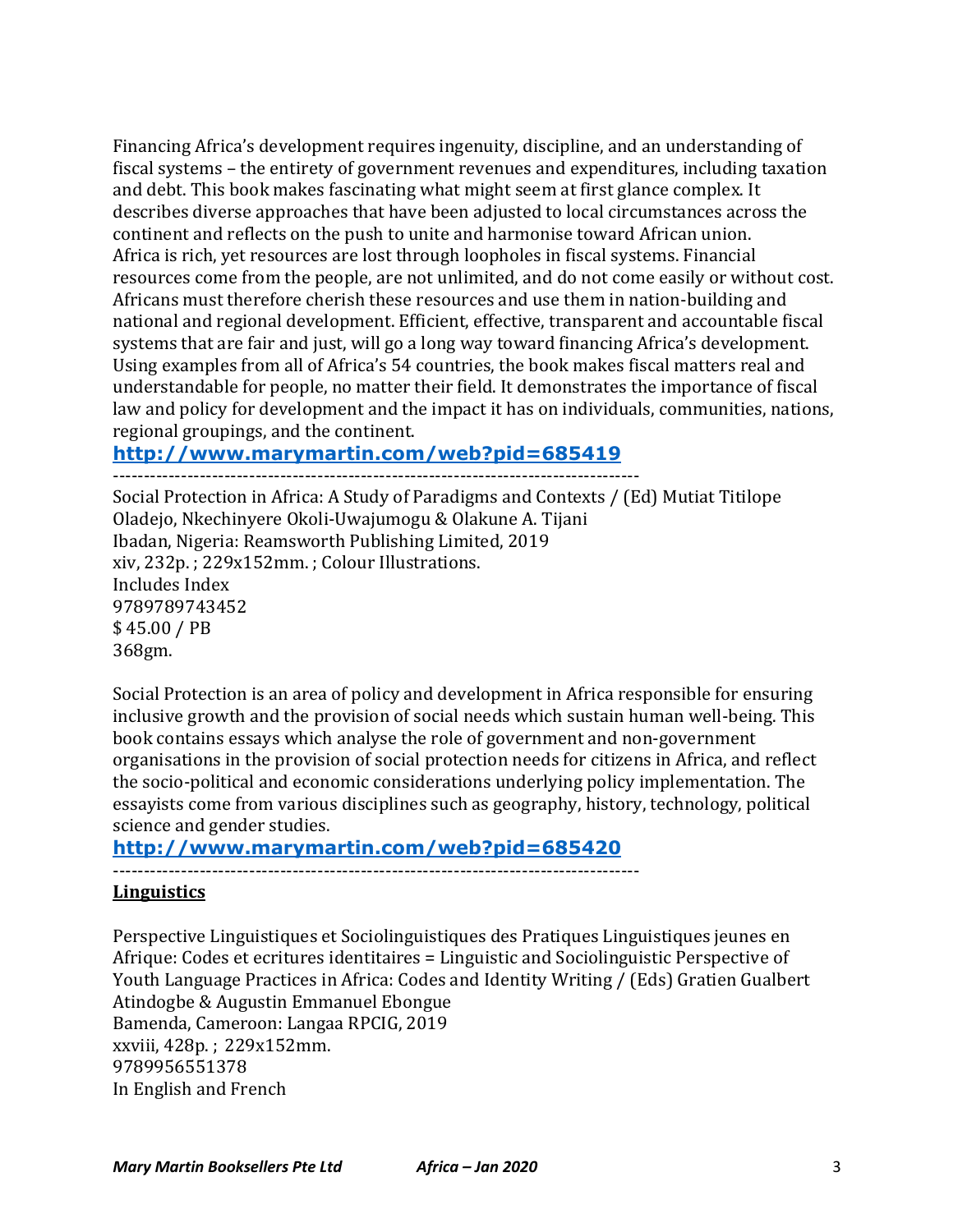\$ 45.00 / PB 660gm.

With the demographic explosion of young people in major African cities, we are witnessing the emergence of youth languages and new speech forms. In search of well-being, these young people, plagued by poverty, social injustice, unemployment and idleness, invent linguistic codes that allow them to find themselves. The linguistic and sociolinguistic description of these youth languages is the object of this volume. The contributions inform on the statutes and functions of the youth languages of Africa, their forms and structures, their representations, and envisage perspectives and prospective didactics. Avec l'explosion démographique des jeunes dans les grandes villes africaines, on assiste, à une émergence de langues et de parlers jeunes. En quête de bien-être, ces jeunes, en proie à la pauvreté, aux injustices sociales, au chômage et à l'oisiveté, inventent des codes linguistiques leur permettant de se retrouver. C'est la description linguistique et sociolinguistique de ces parlers, qui fait l'objet de ce collectif. Les contributions informent à cet effet sur les statuts et fonctions des parlers et langues jeunes d'Afrique, leurs formes et structures, les représentations entretenues à leur égard, et envisage des perspectives et prospectives didactiques.

#### **http://www.marymartin.com/web?pid=685421**

-------------------------------------------------------------------------------------

#### **Religion-Christianity**

Religion and Development in Southern and Central Africa, Vol. I / (Ed) James N. Amanze (et al.) Mzuzu, Malawi: Mzuni Press, 2019 504p.: 229x152mm. Includes Bibliography 9789996060380 Mzuni Books No. 37 \$ 50.00 / PB 762gm.

This book is a result of a joint conference, which was held from 18th-22nd July 2017 under the theme Religion, Citizenship and Development - Southern African Perspectives." The theme of the conference was adopted in order to underline the importance and significance of religion in the socio-economic development of people in the world generally and in Southern and Central Africa in particular. The papers in the book are divided into two volumes. Volume one consists of papers which directly discuss religion and development in one form or another. The second volume contains papers that discuss religion and other pertinent issues related to development. The papers are grouped into sub-themes for ease of reference. These include Citizenship and Development, Migration and Development, Disability and Development, Pentecostal Churches and Development and Religion and Society. All in all, despite a divergence of sub-themes in volume two, all point to issues to do with the role of religion in development in Southern and Central Africa today.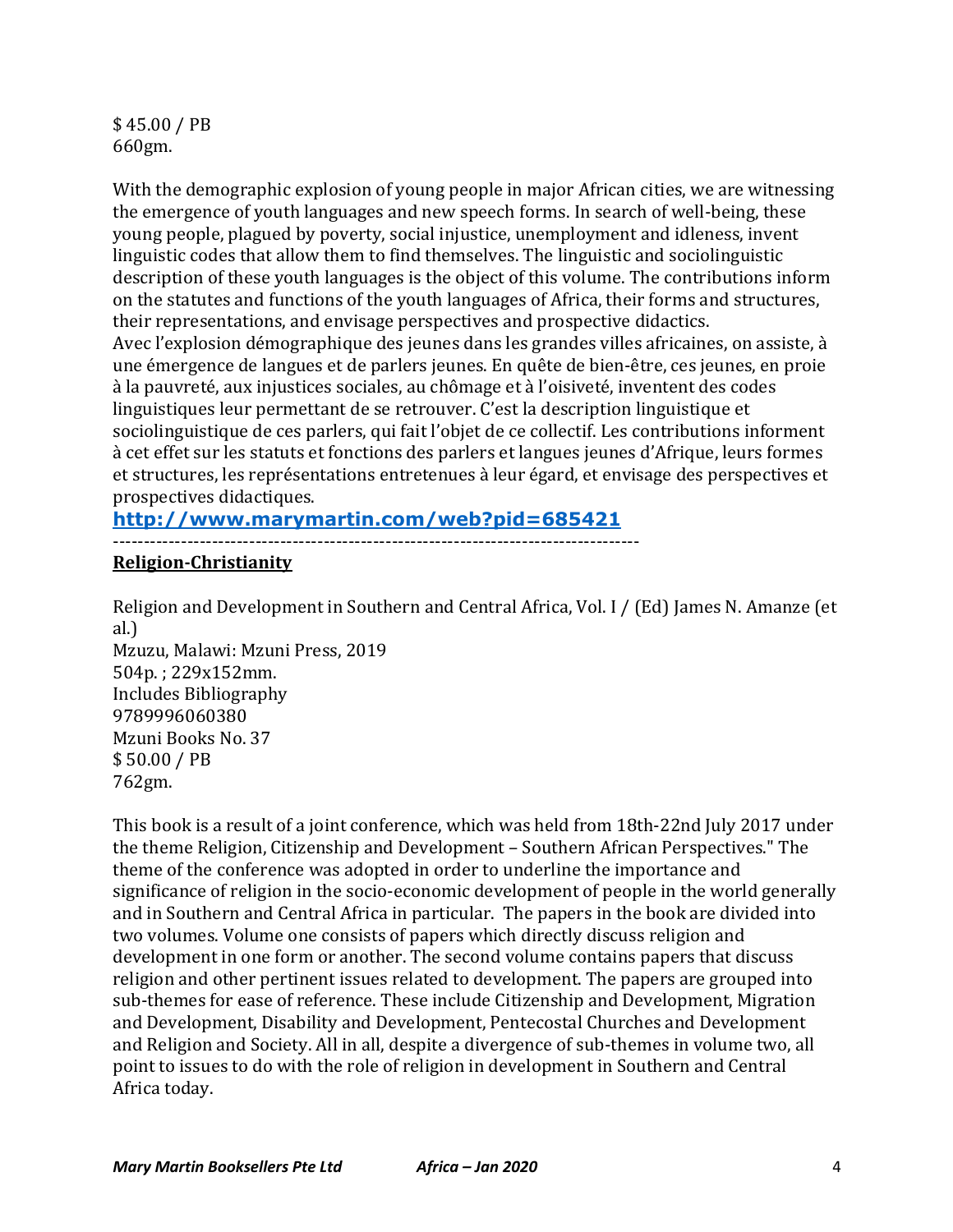# **http://www.marymartin.com/web?pid=685422**

-------------------------------------------------------------------------------------

### **Literature**

Windows into Zimbabwe: An Anthology of Short Stories (Compiled & Intro) Franziska Kramer & Jurgen Kramer Harare, Zimbabwe: Weaver Press, 2019 xxxvi, 288p.; 216x140mm. 9781779223692  $$25.00 / HB$ 576gm.

Over the past fifteen years, Weaver Press has published seven anthologies of some one hundred short stories giving voice to new and established Zimbabwean writers. In Windows into Zimbabwe Franziska Kramer and Jürgen Kramer have selected from these anthologies twenty-three stories, which they consider the best or most representative of a particular period in the Zimbabwean narrative since 1980. They present the stories within sections which frame certain themes such as Independence, Gukurahundi, Land, Gender Relations, Money Matters, Social Relations, Exile and Resilience.

For the general reader, Windows into Zimbabwe contains some wonderful stories rich in insight, perception, nuance and humour. Writers such as Charles Mungoshi, Petina Gappah, NoViolet Bulawayo, Valerie Tagwira and Shimmer Chinodya are included as well as relative newcomers with new perceptions and fresh voices. The compilers have also provided an introductory overview casting light on the relationship between fiction and society; and for teachers (in schools, colleges and universities) each story is accompanied by explanatory notes, questions and study tasks to further the reader's understanding. Windows into Zimbabwe will positively deepen your appreciation of the country and its people.

**http://www.marymartin.com/web?pid=685423**

-------------------------------------------------------------------------------------

Sacred Songs / Bill F. Ndi Bamenda, Cameroon: Langaa RPCIG, 2019 viii. 100p. 9789956551255 \$ 16.00 / PB 132gm.

Bill F. Ndi's *Sacred Songs* is a collection of 95 sonnets deeply rooted in the tradition of spiritual testimony of faith. The personae in the poems are a creed of believers who are never far away from their God to whom be all glory. These poems are all in praise of the works of the Almighty God in the life of all. Bill F. Ndi in his characteristic simplicity and songlike style stays close to his humanist vision, and socio-political anguish, which he skillfully weaves in spirituality. Tacitly assuming responsibility for his foibles as human,